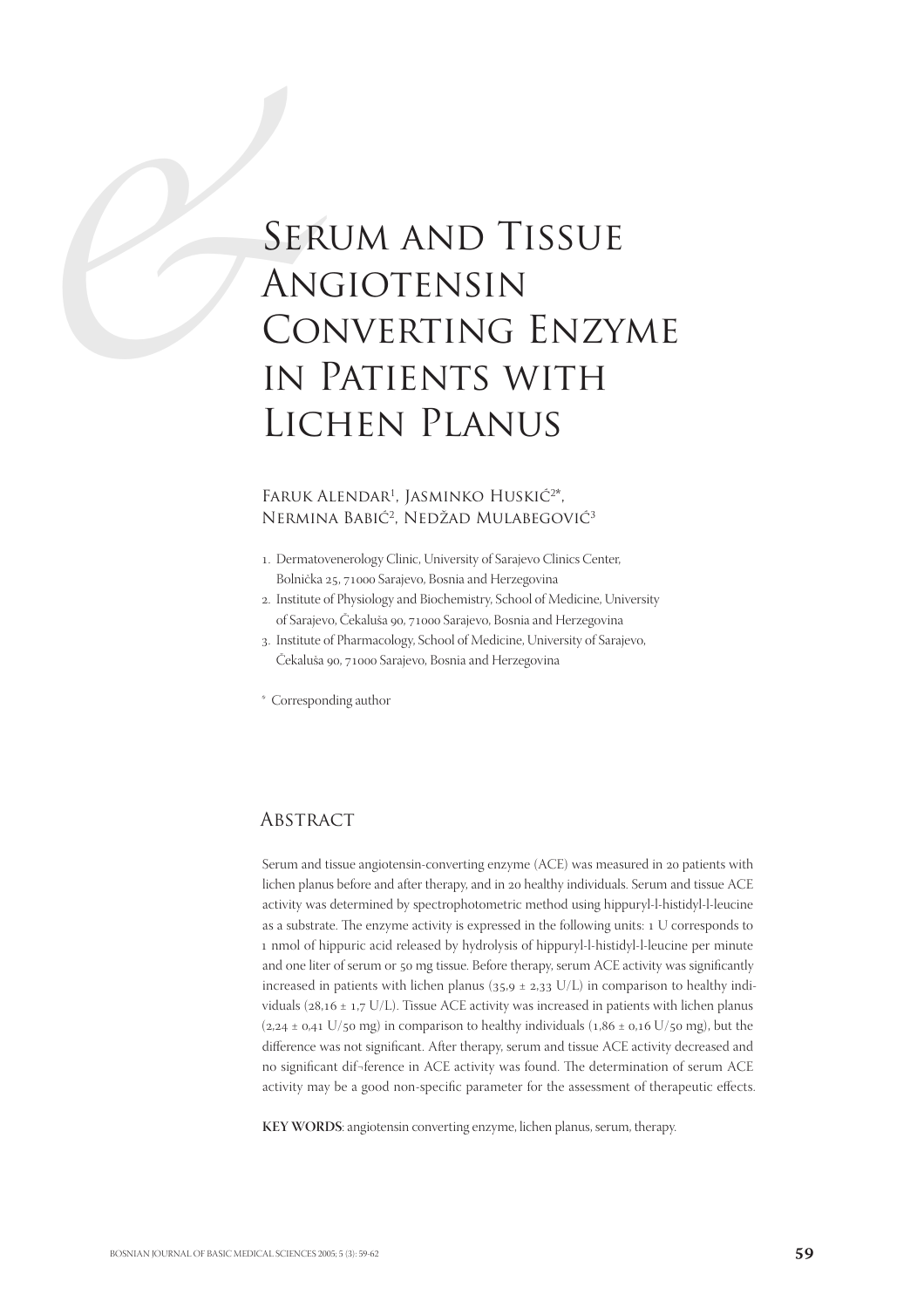# **INTRODUCTION**

Angiotensin converting enzyme (ACE; kininase II, EC  $3.4.15.1$ ) is widely dis-tributed at the surface of endothelial and epithelial cells. This enzyme catalyzes the conversion of inactive decapeptide angiotensin I into active octapeptide angiotensin II, and the inactivation of the nonapeptide bradykinin  $(1)$ . Subsequent investigations showing the existence of a local renin angiotensin system in the brain, kidney, adrenal gland, testis, artery walls, heart, skin and other tissues, alongside the circulatory renin angiotensin system, have pointed to a new physiological role of this very complex system (2). Investigations of ACE in dermatology are very scarce and little is known about potential role of ACE in pathogenesis of skin diseases. Recent studies have shown changes in renin angiotensin system in various skin diseases  $(3-5)$ . Lichen planus is a relatively common skin disorder of unknown etiology. While most cases of lichen planus are idiopathic, some may be caused by the ingestion of certain medications (6). Recent studies have shown that angiotensin-converting enzyme inhibitors were implicated in its cause  $(7,8)$ . However, the mechanism by which ACE inhibitors could flare the pre-existing disease is not clear. Raff et al.  $(3)$  reported that the serum ACE activity is increased in patients with lichen planus. However, the real value of ACE activity determination as a clinicalbiochemistry test for the diagnosis of lichen planus has not been attained. Furthermore, the effect of therapy on serum ACE activity in patients with lichen planus was not studied and no data on tissue ACE activity in patients with lichen planus were published. The aim of the present study was to investigate serum and tissue ACE activity in patients with lichen planus and the possible influence of therapy on serum and tissue ACE activity.

#### SUBJECTS AND METHODS

#### . SUBJECTS

Patients with diseases that may influence serum ACE activity (sarcoidosis, arterial hypertension, pulmonary tuberculosis, hepatic diseases, diabetes mellitus, and others) were excluded from the study. Control group consisted of 20 subjects of both sexes (10 male and 10 female)  $35-45$  years of age, who were healthy according to subjective and objective findings. Study group included 20 patients with lichen planus of both sexes (10 male and 10 female), 35-45 years of age, who were medically treated. The diagnosis of lichen planus was made on the basis of clinical examination and biopsy findings at the Department of Dermatology, University Hospital in Sarajevo.

#### . LABORATORY AND OTHER ANALYSES

Routine laboratory analyses, including erythrocyte and leukocyte counts, erythrocyte sedimentation rate, hematocrit, hemoglobin, urea, uric acid, creatinine, triglycerides, cholesterol, and glucose levels, as well as a complete urine analysis, were performed on each patient. A biopsy of the skin was done in all patients with lichen planus for a pathohystologic analysis.

#### . SERUM AND TISSUE SAMPLING

Serum and tissue ACE activity was measured in patients with lichen planus before and after therapy. Blood for the determination of serum ACE activity was drawn from cubital vein. After coagulation and centrifugation at 2,000 g for 5 min, serum was frozen and stored at -20  $^{\circ}$ C until further analysis. After biopsy, all tissues were weighed and extensively washed in 0,9% NaCl solution (40C) for blood elimination. The tissues were placed in sodium phosphate buffer  $(0.065 \text{ mol/L}, \text{pH } 8.3, \text{and } 0.5 \text{ mol/L NaCl}; 50 \text{ mg/ml})$  and stored at -20 °C. The tissues were homogenized in Teflon coated Potter-Elvehjem homogenizer, with one drop of a nonionic surfactant (Nonidet P 40) in each sample. After centrifugation at 4,000 g for 30 min, the supernates were frozen at -20 °C until determination of ACE activity.

## .MEASUREMENT OF ACE ACTIVITY

Serum and tissue ACE was determined by spectrophotometric method using hippuryl-l-histidyl-l-leucine (Sigma, St. Louis, Mo., USA) as a substrate (9), and Perkin Elmer 550 S spectrophotometer for optical reading. The enzyme activity is expressed in the following units: 1 U corresponds to 1 nmol of hippuric acid released by hydrolysis of hippuryl-l-histidyl-l-leucine per minute in one liter of serum or 50 mg of the tissue.

#### . STATISTICS

Serum ACE activity is expressed as mean values  $\pm$ SEM. Differences between the mean values were statistically compared using Student's and paired t-tests. P-values less than 0,05 were considered significant.

## **RESULTS**

Figure 1 illustrates that serum ACE activity was significantly increased in patients with lichen planus; the latter having a mean value by  $27%$  higher than that found in healthy subjects ( $p<0,001$ ). No signifi-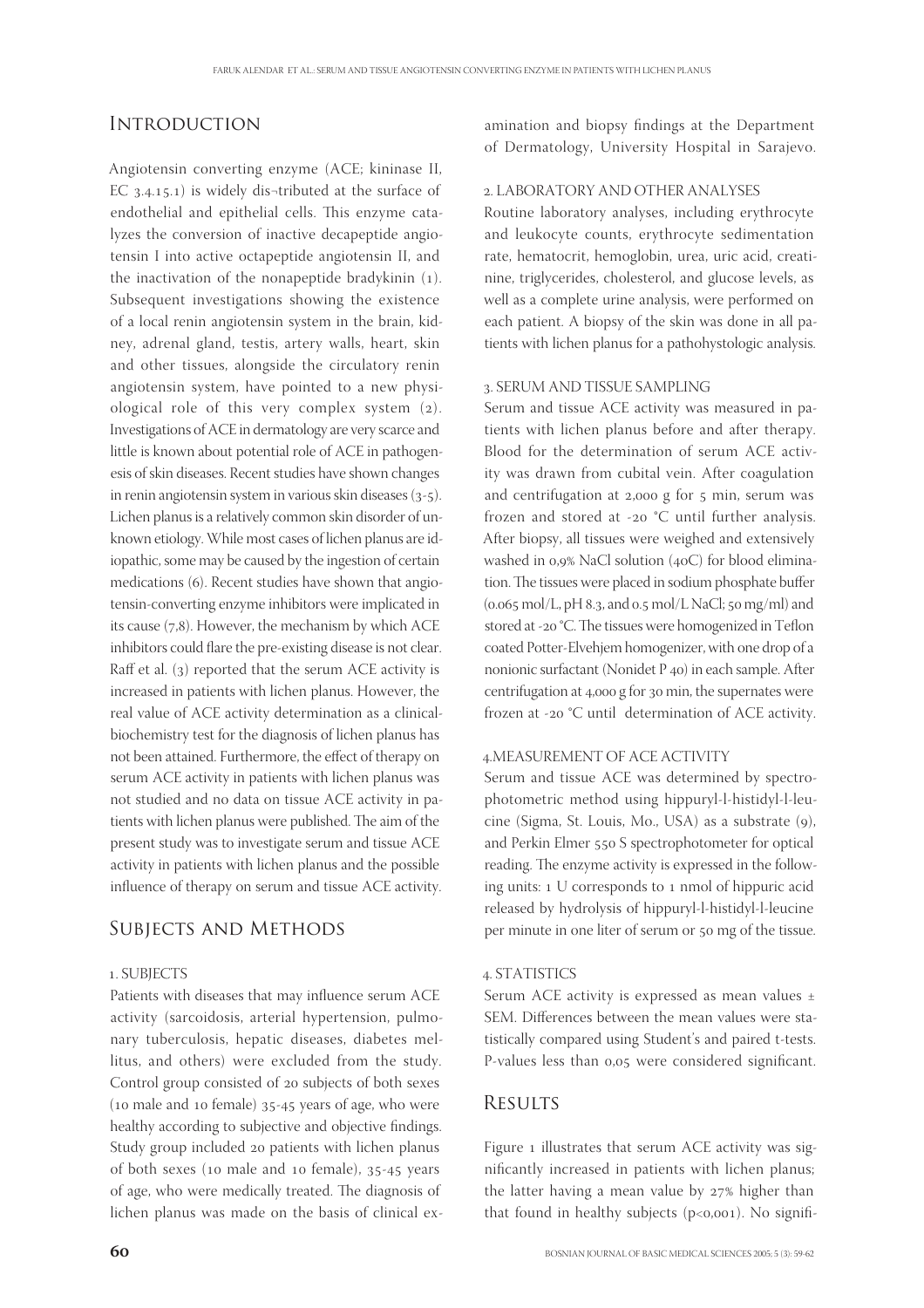

cant sex-related dif¬ferences in serum ACE activity, either in the control group or in the patients with lichen planus (data not shown) were found. Following the therapy serum ACE activity decreased by 14% in patients with lichen planus when compared with the values recorded before therapy  $(p<0.001)$ . Data on tissue ACE activities in the control group and in patients with lichen planus are shown in Figure 2. Tissue ACE activity was 20% higher in patients with lichen planus than in their healthy counterparts. However, there was no significant difference in the mean ACE levels. Also, no significant difference was found between the tissue ACE activity in patients with lichen planus before and after therapy.

## Discussion

Our study clearly showed that mean serum ACE activity is significantly increased  $(27%$  higher) in patients with lichen planus in comparison to healthy subjects. These results concur with the clinical study performed by Raff et al. (3). Accordingly, these results indicate the existence of potential role for ACE in patogenesis of lichen planus, although we found no significant differences in tissue ACE activity in patients with lichen planus in comparison to healthy subjects. More developed and extensive lesions in patients with lichen planus may be difficult to diagnose seeing as lesions of this sort may mimic psoriasis. In this case, the determination of serum ACE activity cannot be helpful in the di-



agnosis of lichen planus. Accordingly, numerous studies have shown that serum ACE activity increased in patient with psoriasis in comparison to healthy subjects  $(3,10,11)$ . In the present study, we also investigated the effects of therapy on serum ACE activity in patients with lichen planus. The results showed that serum ACE activity significantly decreased in patients with lichen planus following the therapy in comparison with the values recorded before therapy  $(p<0,001)$ . This suggests that the determination of serum ACE activity could be one of the discriminators used to assess the effects of therapy. Lichen planus is a skin condition of unknown origin that is frequently linked to diseases that may influence serum ACE activity [liver diseases  $(12,13)$ , diabetes mellitus  $(14,15)$ , sarcoidosis  $(16)$  and others]. Recent studies have demonstrated that ACE inhibitors can induce lichen planus  $(7,8)$ . Unfortunately, mechanisms by which ACE inhibitors can flare a pre-existing disease are unknown. In our opinion, the investigation of this mechanism is very important because it should provide information about the pathogenesis of lichen planus. Angiotensin-II, a product of ACE activity, stimulates the release of pro-inflammatory cytokines, increases oxidant stress, and suppresses nitric oxide synthesis  $(17)$ . Since ACE is present in the skin, this suggests that angiotensin-II may have a role in lichen planus, a condition in which inflammation is known to play a significant role. The ACE effectively controls bioavailability of peptide mediators released from sensory nerves and the immune and skin cells during the cutaneous response